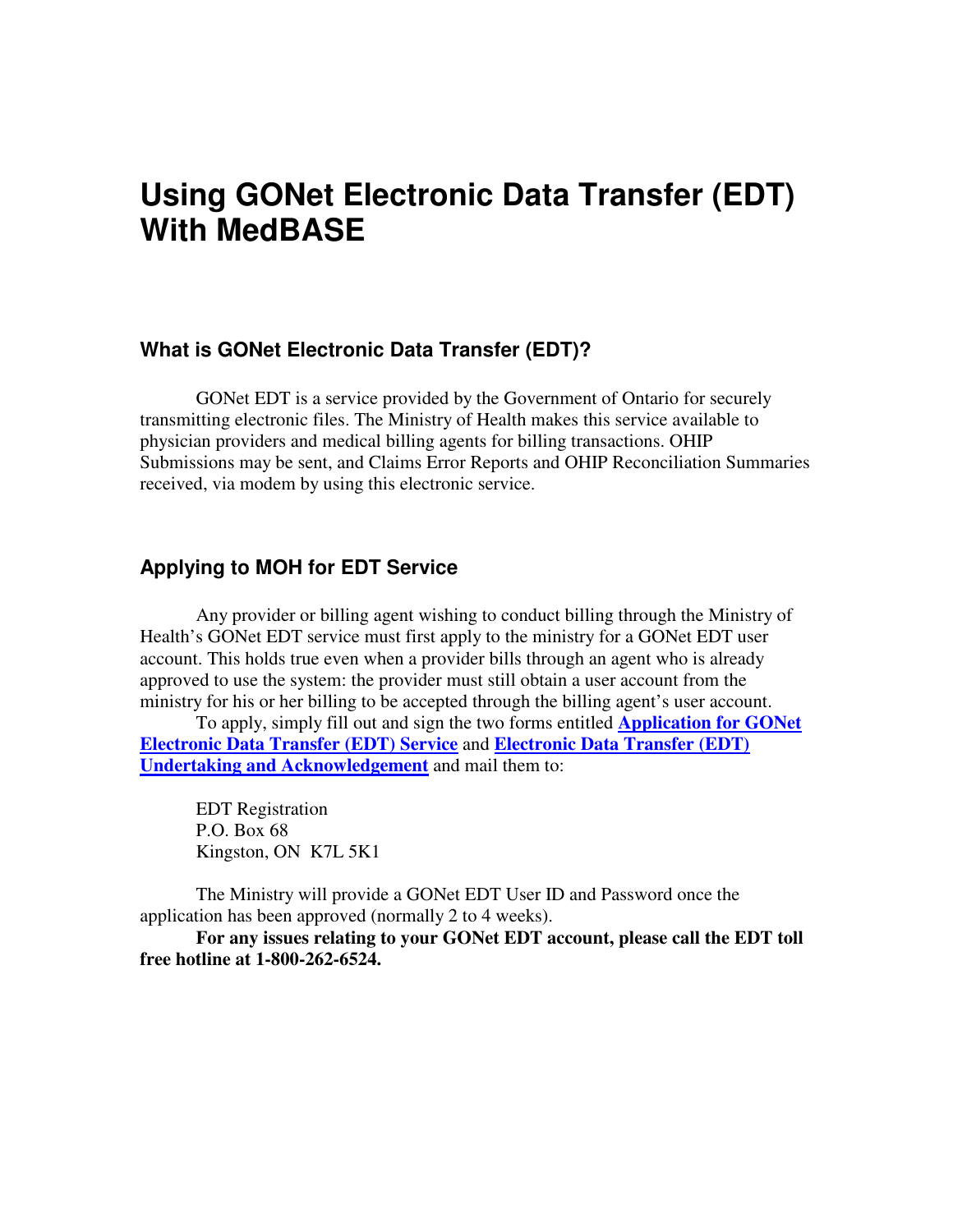# **Setting Up MedBASE for GONet EDT**

To set up MedBASE for GONet EDT service, you need a modem connected to your computer and your GONet EDT User ID and Password.

|                                               | 尽<br>From the MedBASE Main Screen, select Process                                                                                                                              |
|-----------------------------------------------|--------------------------------------------------------------------------------------------------------------------------------------------------------------------------------|
| <b>MedBASE Billing</b>                        |                                                                                                                                                                                |
| Provider Patient Physician<br>Claim  <br>File | Find<br><b>Process</b><br>Quit                                                                                                                                                 |
|                                               | Bill<br>Profile<br>Accounting<br><b>Accounts Receivable</b><br>Reconcile<br>Discrepancy<br>Archive<br>Preferences<br><b>SOB Import</b><br><b>MOH-EDT</b><br><b>Third Party</b> |

2. From the **Process** menu, select **MOH-EDT**<sup> $\&$ </sup>. The **MOH EDT** screen will appear.

| MOH EDT                                     |                                               |
|---------------------------------------------|-----------------------------------------------|
| <b>MOH Electronic Data Transfer (EDT)</b>   |                                               |
| IN Box (Waitng to be Read)                  | OUT Box (Waitng to be Sent)                   |
|                                             | HJ123456.001 OHIP Submission                  |
| Print All<br>Print<br>View<br><b>Delete</b> | Create OBEC<br><b>Submit</b><br><b>Delete</b> |
| Connect to GO-NET                           | Setup<br>Done                                 |

3. Select **Setup**<sup>5</sup>. The **EDT/HCV Setup** screen will appear.

| <b>EDT/HCV Setup</b>                     |                                  |
|------------------------------------------|----------------------------------|
| Provider: 0000-123456-00                 |                                  |
| Comm Port: Comm 2                        | <b>TONE</b><br>Dial Type: DIRECT |
| <b>Data PAC Information</b>              | <b>Direct Dial Information</b>   |
| Phone #: 4168684498                      | Phone #: 16135443883             |
| User-ID:                                 |                                  |
| Password:                                |                                  |
|                                          |                                  |
| Electronic Data Transfer Info (EDT)      |                                  |
| <b>EDT User-ID:</b>                      |                                  |
| <b>EDT Password:</b>                     |                                  |
| C:\MEDBASE\INBOX<br><b>Inbox Path:</b>   |                                  |
| C:\MEDBASE\OUTBOX<br><b>Outbox Path:</b> |                                  |
|                                          | Done                             |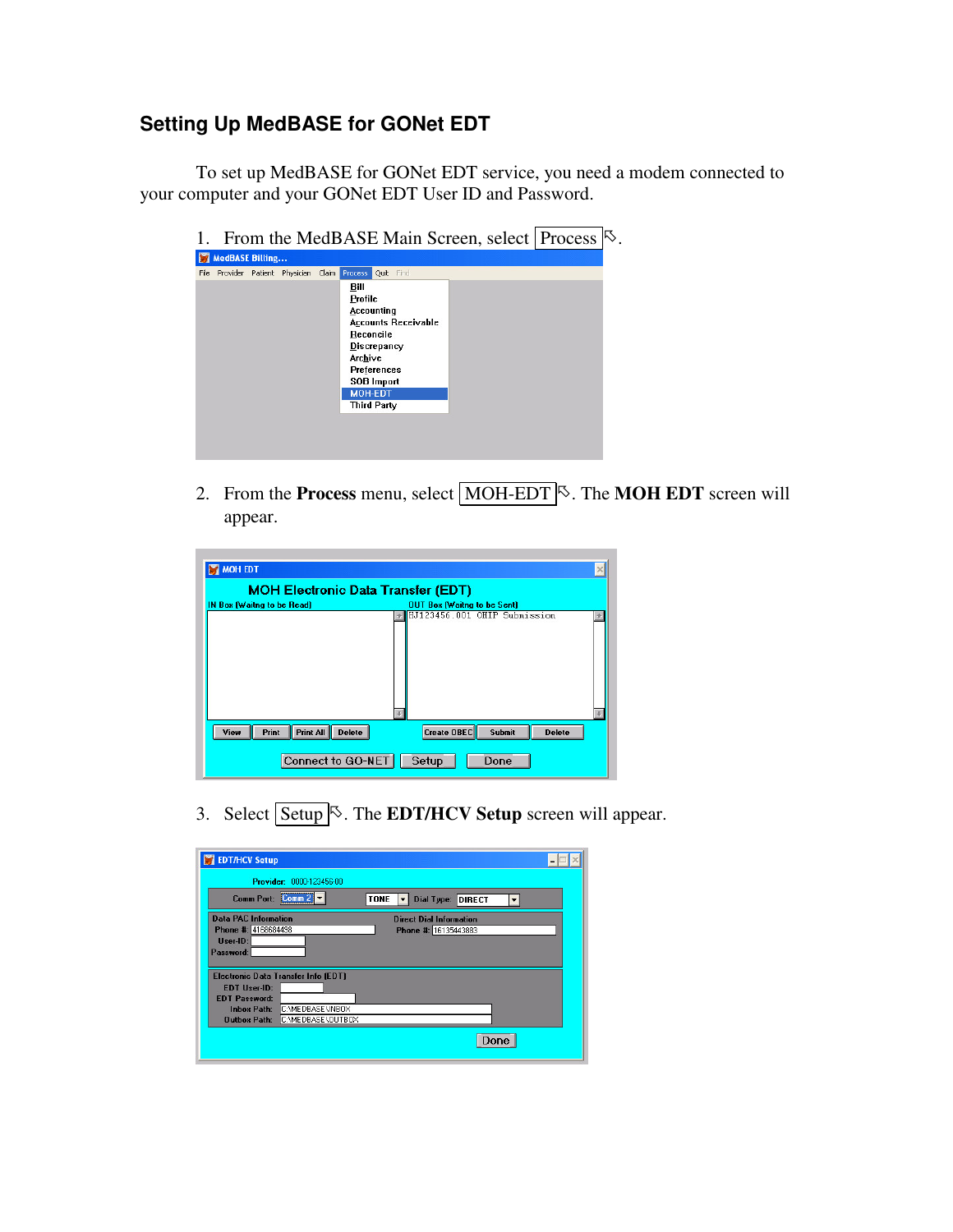- 4. From the **Comm Port** dropdown list, select the port associated with your modem.
- 5. If you are using a DATAPAC connection, select **DATAPAC** from the Dial Type dropdown list; otherwise, leave it as **DIRECT**. DATAPAC users should enter their DATAPAC User ID and Password in the appropriate fields under **DATAPAC Information**.
- 6. Note that MedBASE automatically supplies the phone numbers to connect to EDT through both DATAPAC and direct dial. Should these numbers be missing, they must be entered as follows (with a "1" at the beginning if long distance):

Direct: 6135443883 DATAPAC: 4168684498

- 7. Under **Electronic Data Transfer Info (EDT)**, enter your GONet EDT User ID and Password. **Note: if this is the first time you are using you EDT account, you can find your User ID and Password on the account information sheet sent to you by the Ministry when your account was activated. Your User ID (beginning with "MOH") will always remain the same, but you will be prompted to change your password the first time you log on to GONet EDT, and occasionally thereafter. Whenever you are prompted to change your password, ensure that you enter the change on the MedBASE EDT/HCV Setup screen prior to the next time you connect to EDT. For any issues relating to your User ID or Password, contact the EDT toll free helpline at 1-800-262-6524.**
- 8. Select  $\boxed{\text{Done}}$  to return to the MOH EDT screen.

#### **Creating an EDT Submission**

1. From the MedBASE Main Screen, select Process  $\mathbb{S}$ .

| Profile<br><b>Accounting</b><br><b>Accounts Receivable</b><br>Reconcile<br>Discrepancy<br>Archive<br>Preferences<br><b>SOB</b> Import<br>MOH-EDT<br><b>Third Party</b> | File |  | Provider Patient Physician | Claim | <b>Process</b><br><b>Bill</b> | Quit Find |  |  |  |
|------------------------------------------------------------------------------------------------------------------------------------------------------------------------|------|--|----------------------------|-------|-------------------------------|-----------|--|--|--|
|                                                                                                                                                                        |      |  |                            |       |                               |           |  |  |  |
|                                                                                                                                                                        |      |  |                            |       |                               |           |  |  |  |
|                                                                                                                                                                        |      |  |                            |       |                               |           |  |  |  |
|                                                                                                                                                                        |      |  |                            |       |                               |           |  |  |  |
|                                                                                                                                                                        |      |  |                            |       |                               |           |  |  |  |
|                                                                                                                                                                        |      |  |                            |       |                               |           |  |  |  |
|                                                                                                                                                                        |      |  |                            |       |                               |           |  |  |  |
|                                                                                                                                                                        |      |  |                            |       |                               |           |  |  |  |
|                                                                                                                                                                        |      |  |                            |       |                               |           |  |  |  |
|                                                                                                                                                                        |      |  |                            |       |                               |           |  |  |  |
|                                                                                                                                                                        |      |  |                            |       |                               |           |  |  |  |

- 2. From the Process menu, select  $\text{Bill} \&$ . The OHIP Submission screen will appear.
- 3. Select  $\boxed{F7-Bill}$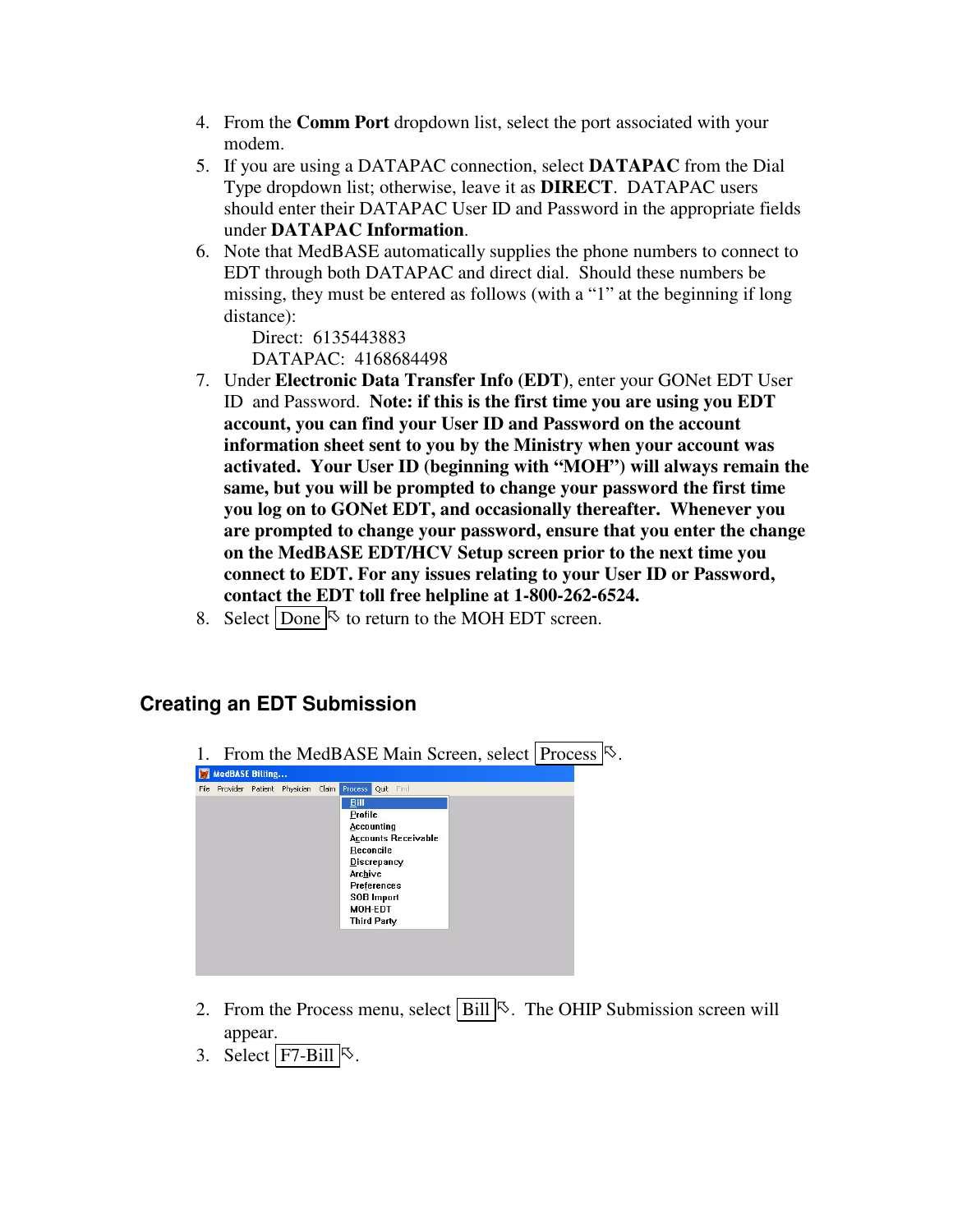|                               | <b>F5-Choose Provider</b> |            |         |  |
|-------------------------------|---------------------------|------------|---------|--|
| DR J. RENOIT - 0000-123456-00 |                           |            |         |  |
| Submit Date:<br>(dd/mm/vv)    | 27/10/2004                |            |         |  |
|                               | Submit in Y2K/V03 format  |            |         |  |
| F9-Verify                     | F7-Bill                   | F3-Options | F8-Done |  |

- 4. A screen will appear that reads: "STOP! WARNING!! This function will process and submit all unsubmitted OHIP, Reciprocal, and WCB claims. Do you wish to proceed?" Select  $\boxed{\text{Yes}}$ .
- 5. A screen will appear that reads: "Where would you like to put the Submission File?" Select EDT Out Box  $\frac{1}{2}$ .

|  | Where would you like to put the Submission File?<br>(Insert floppy now for A: or B:) |        |
|--|--------------------------------------------------------------------------------------|--------|
|  | <b>EDT Out Box</b>                                                                   | Cancel |
|  |                                                                                      |        |

6. A screen will appear that reads: "Would you like to print a Submission Summary?" Check off whichever summary type you would like and select your desired print option.

| Would you like to print a Submission Summary? |                    |               |        |
|-----------------------------------------------|--------------------|---------------|--------|
|                                               | C Detailed C Brief | <b>C</b> Both |        |
|                                               | Preview            | <b>I</b> PDF  | Cancel |
|                                               |                    |               |        |

7. A screen will appear advising you of the number of claims and records included in the new submission filed. Select  $\overline{OK}$  . Your submission is now ready for transfer to the Ministry of Health.

# **Sending Submission Files to MOH Using EDT**

- 1. From the MedBASE Main Screen, select Process  $\mathbb{S}$ .
- 2. From the **Process** menu, select **MOH-EDT**<sup> $\&$ </sup>. The **MOH EDT** screen will appear. Submission files ready for transfer to the Ministry of Health will be listed in the **OUT Box** column on the right hand side.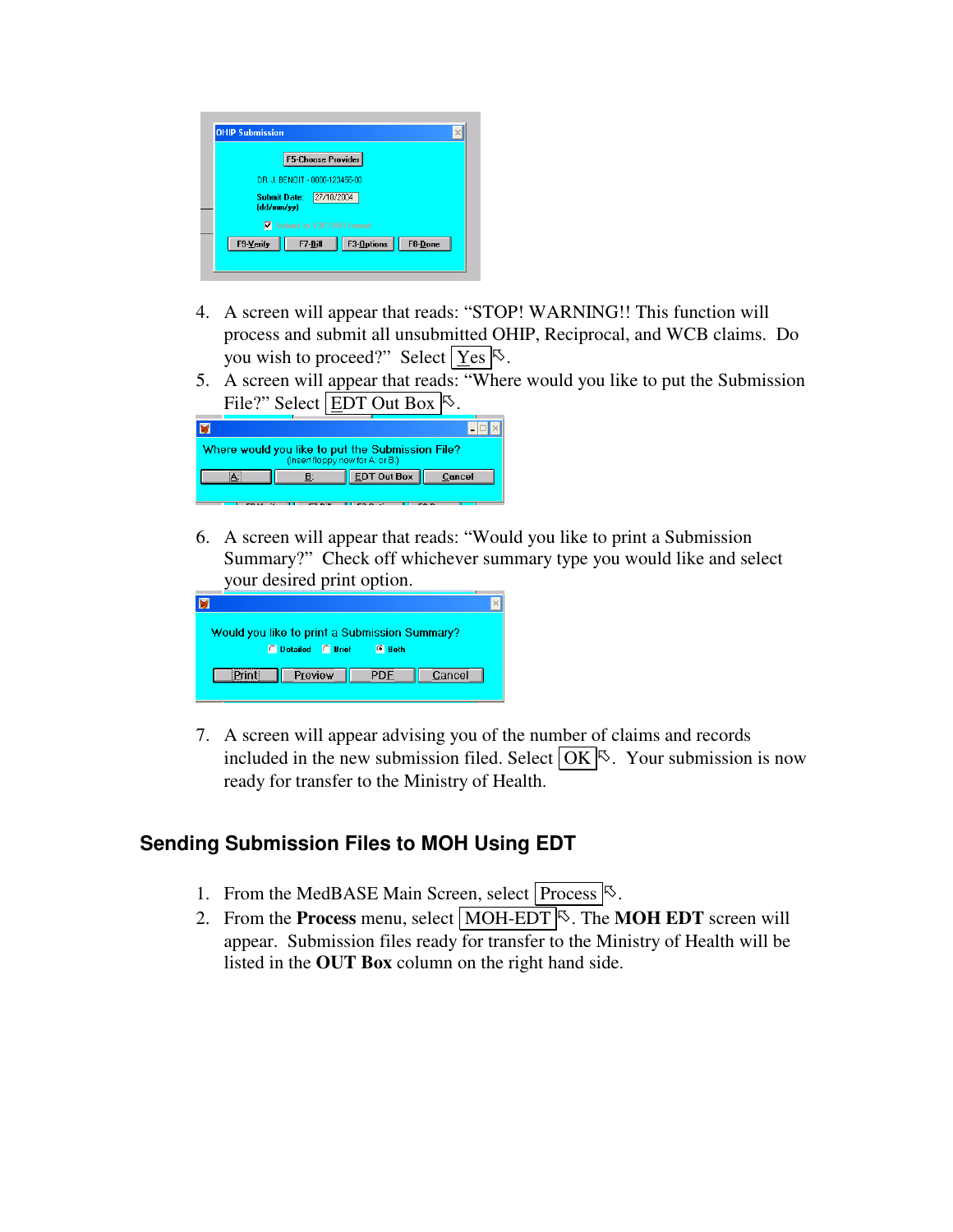| <b>MOH Electronic Data Transfer (EDT)</b> |                                                             |  |  |
|-------------------------------------------|-------------------------------------------------------------|--|--|
| IN Box (Waitng to be Read)                | OUT Box (Waitng to be Sent)<br>HJ123456.001 OHIP Submission |  |  |
|                                           |                                                             |  |  |
|                                           |                                                             |  |  |

3. Select Connect to GO-NET  $\heartsuit$ . The modem will connect to the GONet EDT site. If you did not enter your MOH User ID and Password on the MedBASE EDT/HCV setup screen (see **Setting Up MedBASE for GONet EDT** above) you will be prompted to log on. Type your User ID and press Enter . You will be prompted for your password. Type your current EDT Password (for security reasons, it will not appear on the screen as you type). Press Enter.

|                                                       |                                                   | <b>MedBASE EDT Terminal: Press CTRL-HOME to Exit</b> |                                      |                 |
|-------------------------------------------------------|---------------------------------------------------|------------------------------------------------------|--------------------------------------|-----------------|
|                                                       |                                                   |                                                      |                                      |                 |
| 50667                                                 |                                                   |                                                      |                                      |                 |
| MOH EDT Dial Access Trying 142.145.61.130, 1070  Open |                                                   |                                                      |                                      |                 |
|                                                       |                                                   |                                                      |                                      |                 |
| eeeeeee                                               | ବାବାବାବାବାବାବ                                     | $/$ @@@@<br>GGG                                      |                                      |                 |
| $G = G / 11$                                          | @@@@////@@@@                                      | $/$ aaaaa<br>aaa                                     |                                      |                 |
| GGGGG                                                 | 99999<br>/00000                                   | /qqq/qqq<br>回回回                                      |                                      | 回回              |
| aaaaaa                                                | 86888<br>$/$ aaaaaa                               | $/$ aaa $/$ aa<br>aaa                                | <b>GBBBBBBBB</b>                     | 99999999999     |
| 888888<br>GGGGGG                                      | /0000000<br>999999                                | $/$ aaa<br>$/$ ee<br><b>BBB</b>                      | $/$ eee<br>ଭାଷ                       | 11/100          |
| $/$ eeeee<br>//@@                                     | /00000<br>/QQQQ                                   | /aa aaa<br>$\sqrt{a}$ aa                             | / GOODDOOOO                          | $/$ बिबि        |
| $/$ G G<br>//GGGG<br>// <sub>@@@@@@@@</sub>           | $//0 = 0$<br>$/$ a a a a<br>1/1999999999999       | $\sqrt{a}$ aa<br>$/$ GGGGG<br>$/$ aaa                | $/$ G(B)<br>// <sub>6</sub> 66666666 | /100            |
| 1111111                                               | 1111111111                                        | $1/$ GGGG<br>$\frac{1}{2}$<br>1111                   | 111111111                            | /00000<br>11111 |
|                                                       |                                                   |                                                      |                                      |                 |
|                                                       |                                                   | GOUFRNMENT OF ONTARIO NETWORK                        |                                      |                 |
|                                                       |                                                   | ELECTRONIC DATA TRANSFER SERUICE                     |                                      |                 |
|                                                       |                                                   |                                                      |                                      |                 |
|                                                       |                                                   |                                                      |                                      |                 |
| userid                                                | <enter> To log on to the system.</enter>          |                                                      |                                      |                 |
| userid<br>$-np$                                       | <enter> To log on and set a new password.</enter> |                                                      |                                      |                 |
|                                                       |                                                   |                                                      |                                      |                 |
|                                                       |                                                   |                                                      |                                      |                 |
| Unauthorized Access to this System is Prohibited.     |                                                   |                                                      |                                      |                 |
|                                                       |                                                   |                                                      |                                      |                 |
| Please log on                                         |                                                   |                                                      |                                      |                 |
|                                                       |                                                   |                                                      |                                      |                 |
|                                                       |                                                   |                                                      |                                      |                 |
|                                                       |                                                   |                                                      |                                      |                 |
|                                                       |                                                   |                                                      |                                      |                 |
| Connecting                                            |                                                   |                                                      |                                      |                 |
|                                                       |                                                   |                                                      |                                      |                 |

**Note: if this is the first time you are using you EDT account, you can find your User ID and Password on the account information sheet sent to you by the Ministry when your account was activated. Your User ID (beginning with "MOH") will always remain the same, but you will be prompted to change your password from time to time. Whenever you are prompted to change your password, ensure that you enter the change on the MedBASE EDT/HCV Setup screen prior to the next time you connect to EDT (see Setting Up MedBASE for GONet EDT above). For any issues relating to your User ID or Password, contact the EDT toll free helpline at 1-800-262- 6524.**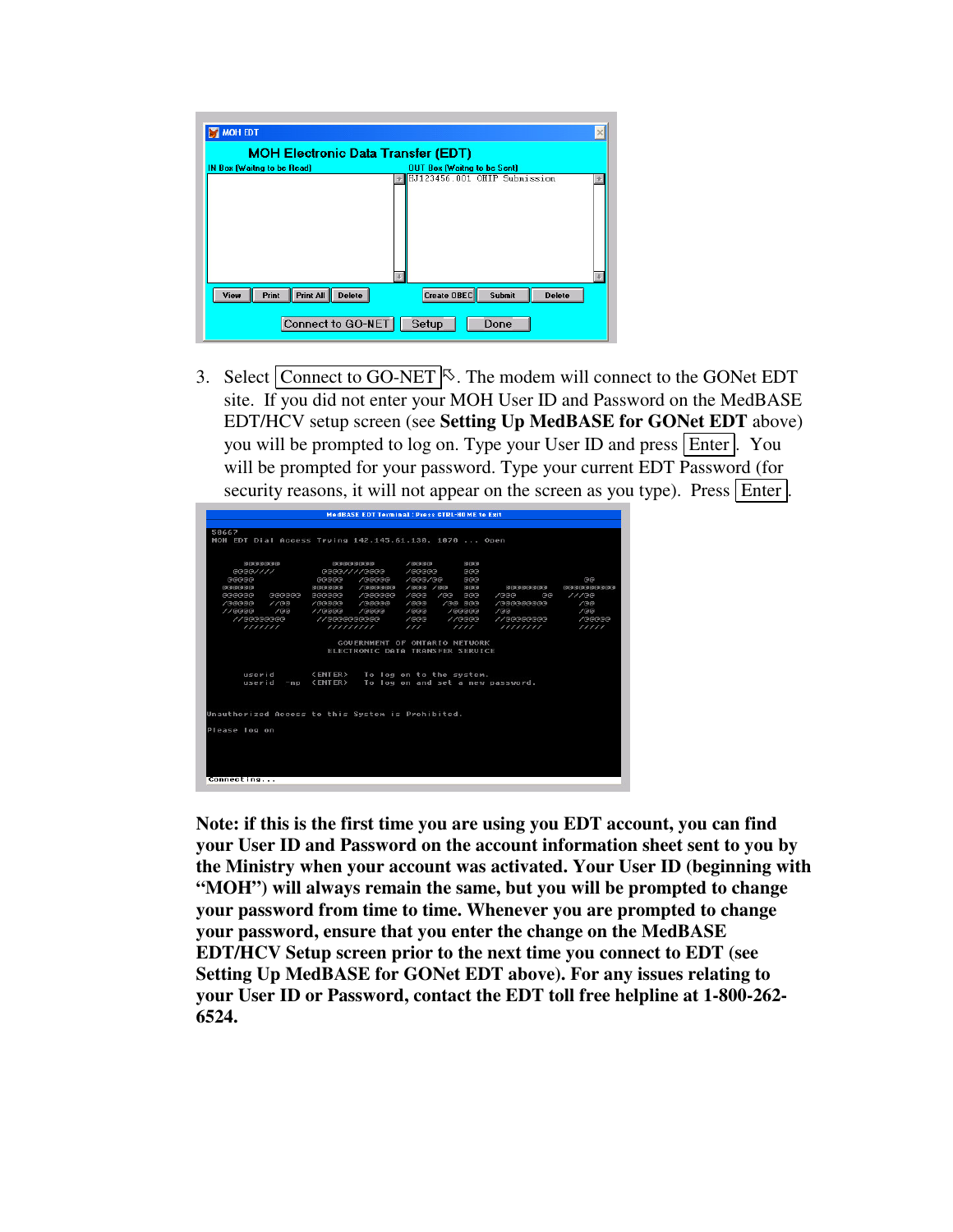

4. On the **GONet EDT Main Menu**, enter 3 for **Ministry of Health Menu**.



5. On the **Ministry of Health Menu**, enter 1 for **Send Claim File**.



6. Under **File Format** on the **Send Claim File Screen**, enter  $T$  for **Text**. Under **File Name**, enter your submission file name as it appears in the top left corner of the corresponding **MedBASE Billing Summary** printout. Press F11 to begin file transfer. A message should appear: "Please begin your upload now".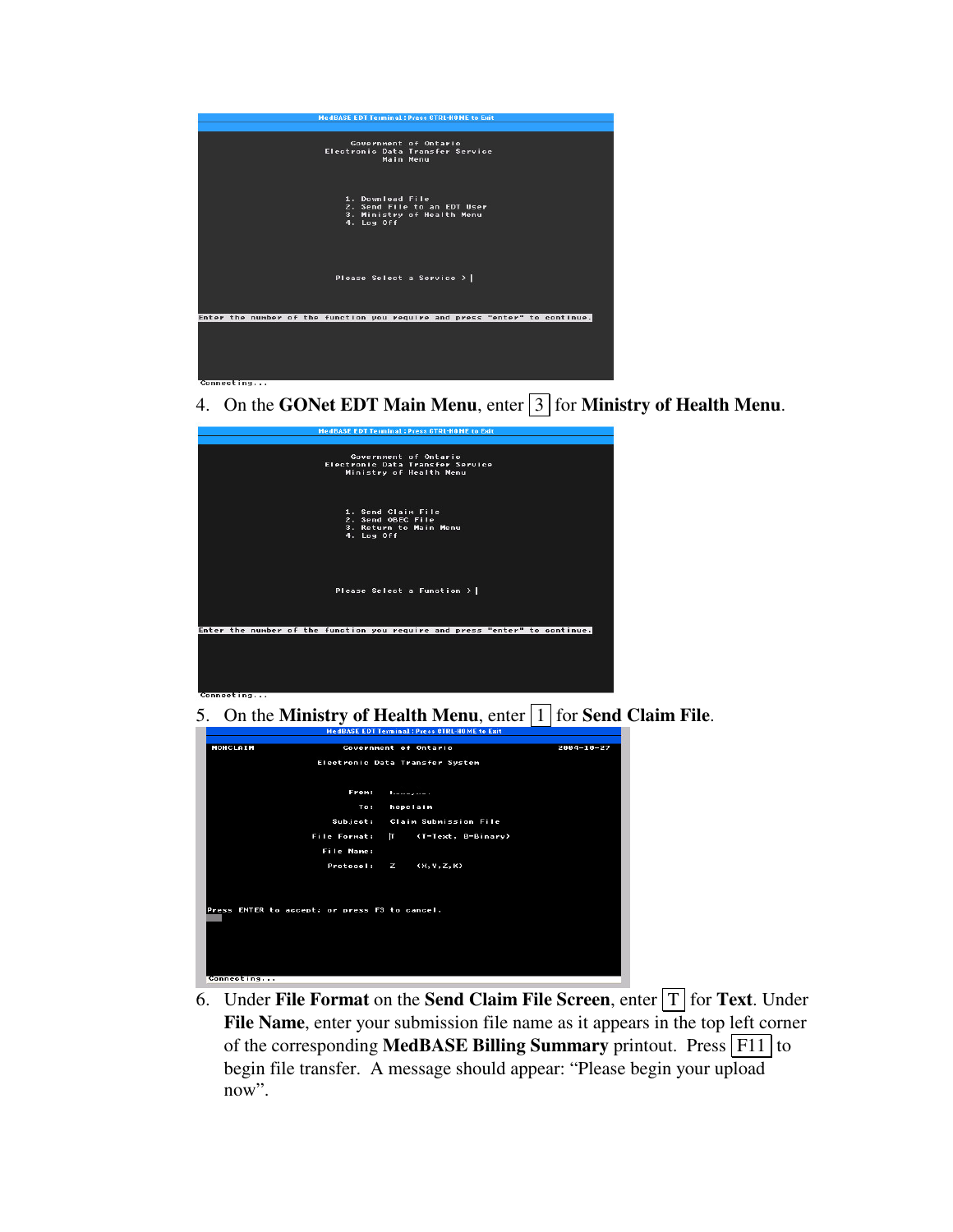7. Once transfer of submission files has finished, enter  $\boxed{4}$  for **Return to Main Menu.** If you wish to close the EDT connection, enter  $\boxed{4}$  again on the **GONet EDT Main Menu** to exit. You will be returned to the MedBASE MOH EDT Screen. Note that you will be automatically logged out of the EDT connection if there is no activity for more than 30 seconds.

## **Retrieving Reports from MOH Using GONet EDT**

- 1. On the MedBASE Main Screen, select Process  $\mathbb{S}$ .
- 2. From the **Process** menu, select **MOH-EDT**<sup> $\&$ </sup>. The **MOH EDT** screen will appear.

| MOH EDT                                     |                                               |
|---------------------------------------------|-----------------------------------------------|
| <b>MOH Electronic Data Transfer (EDT)</b>   |                                               |
| IN Box (Waitng to be Read)                  | <b>OUT Box (Waitng to be Sent)</b>            |
|                                             | HJ123456.001 OHIP Submission                  |
| Print<br>Print All<br>View<br><b>Delete</b> | Create OBEC<br><b>Submit</b><br><b>Delete</b> |
| Connect to GO-NET                           | Setup<br>Done                                 |

3. Select Connect to GO-NET  $\sim$ . The modem will connect to the GONet EDT site. If you are prompted to change your password, ensure that you enter the change on the **MedBASE EDT/HCV Setup** screen prior to the next time you connect to EDT (see **Changing Your EDT Password in MedBASE** below).



4. On the **GONet EDT Main Menu**, enter 1 for **Download**. Files available for download will be listed with a "**U**" (indicating "Undelivered") in the leftmost column (those already retrieved will appear with a "**D**", indicating "Delivered", in this column).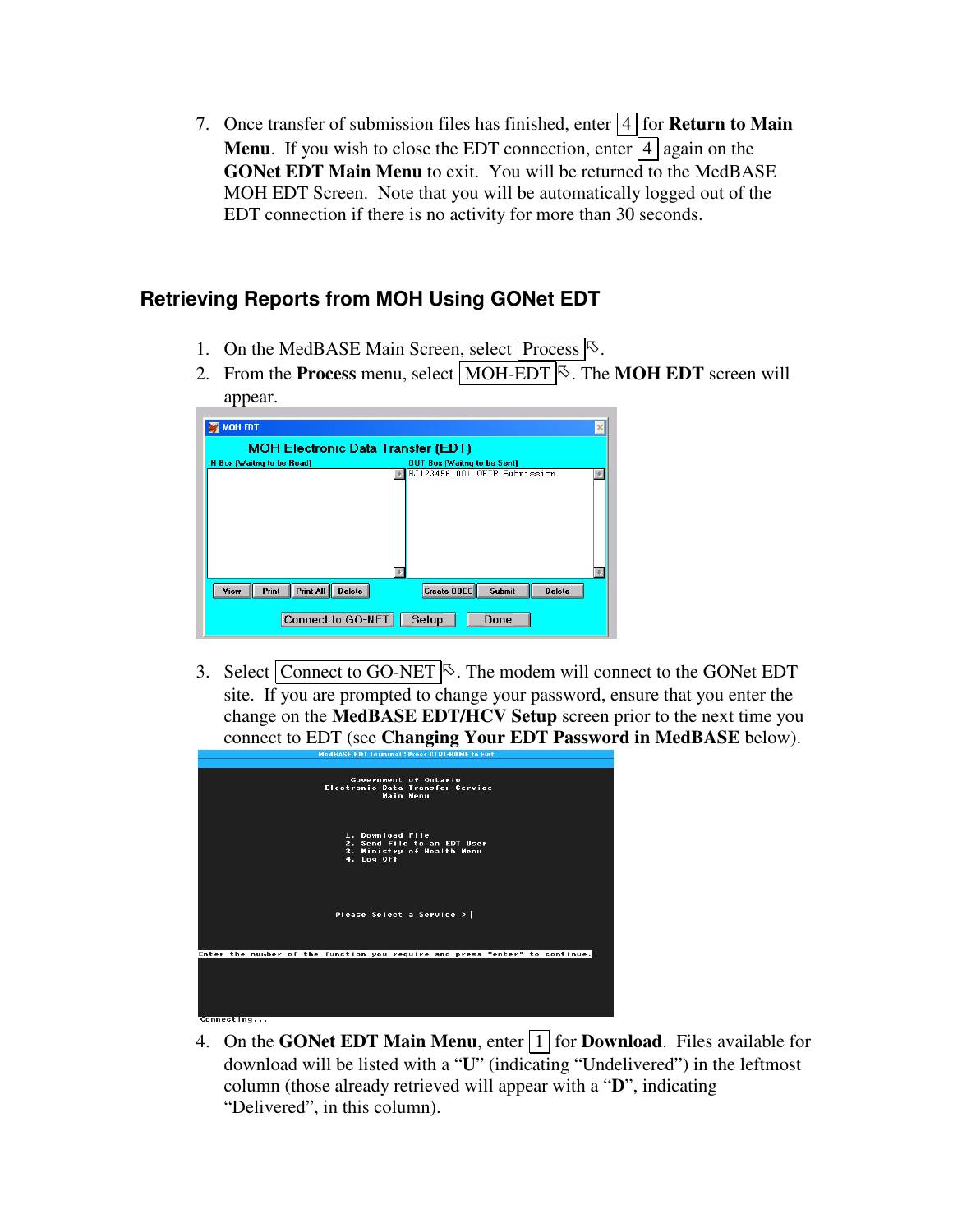- 5. To select files for download, press F8 . An asterisk (**\***) will appear to the left of the first ten available files. Press  $\boxed{F10}$  to commence the download.
- 6. Repeat **Steps 4** and **5** above until all available files have been downloaded.
- 7. If you wish to close the EDT connection, enter  $|4|$  on the **GONet EDT Main Menu** to exit. You will be returned to the **MedBASE MOH EDT Screen**. The files you have downloaded should appear in the left hand **IN Box** column on this screen.

#### **Printing Downloaded MOH EDT Reports**

The instructions in this section may be used for printing the following reports downloaded from the Ministry of Health through EDT:

-EDT Batch Acknowledgments -OHIP Claims Error Reports

The processing of OHIP Reconciliation Summary ("Remittance Advice" or "RA") files is covered in the section **Processing Downloaded OHIP Reconciliation Summaries** below.

In order to print EDT Batch Acknowledgments and OHIP Claims Error Reports downloaded in the **MedBASE EDT IN Box**, follow the steps below.

- 1. On the MedBASE Main Screen, select Process  $\mathbb{S}$ .
- 2. From the **Process** menu, select **MOH-EDT**<sup>S</sup>. The **MOH EDT** screen will appear. The files you have downloaded should appear in the left hand **IN Box** column on this screen.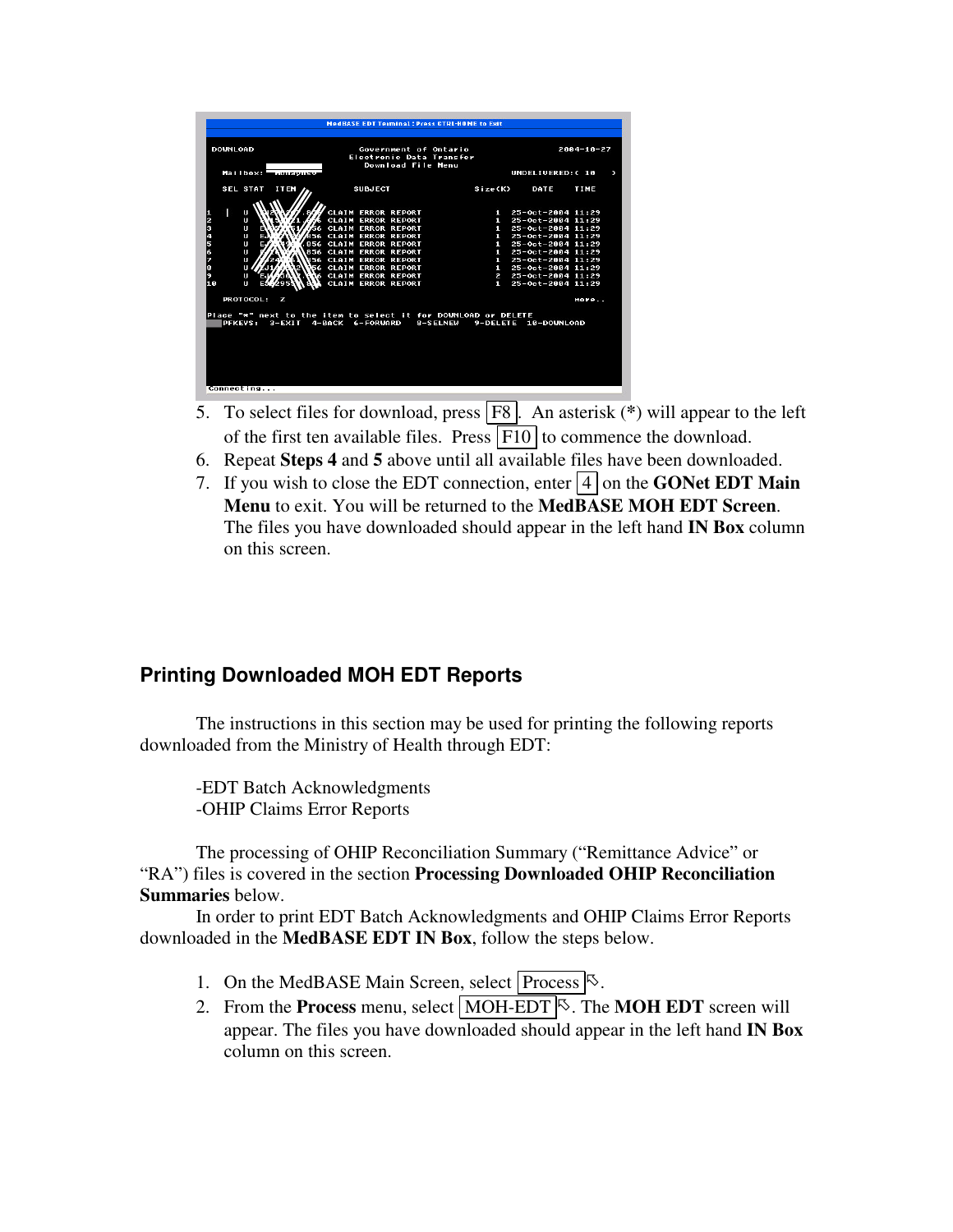| <b>MOH EDT</b>                                     | $\times$                                      |
|----------------------------------------------------|-----------------------------------------------|
| <b>MOH Electronic Data Transfer (EDT)</b>          |                                               |
| IN Box (Waitng to be Read)                         | OUT Box (Waitng to be Sent)                   |
| EH123456.001                                       | HJ123456.001 OHIP Submission                  |
| PH123456.001                                       |                                               |
| BH123456.001                                       |                                               |
|                                                    |                                               |
|                                                    |                                               |
|                                                    |                                               |
|                                                    |                                               |
|                                                    |                                               |
| <b>Print All</b><br>Print<br>View<br><b>Delete</b> | Create OBEC<br><b>Submit</b><br><b>Delete</b> |
| Connect to GO-NET                                  | Setup<br>Done                                 |

3. To print a single file, select the file by left-clicking with the mouse and select Print  $\&$  at the bottom of the screen. If you wish to print all available files in the IN Box, simply select  $\boxed{\text{Print All}}$ . MedBASE will print the selected files.

### **Processing OHIP Reconciliation ("Remittance Advice") Files Downloaded from GONet EDT**

- 1. On the MedBASE Main Screen, select  $\boxed{\text{Process}}$ .
- 2. From the **Process** menu, select **Reconcile**  $\sqrt{8}$ . A new screen will appear that includes the words "Insert your first Reconciliation disk and choose the drive". Select  $\boxed{\text{EDT}$  Inbox  $\&$ . A new screen will open.

| Number of OHIP Reconcillialtion Disks in Set:   1            |    |                        |        |
|--------------------------------------------------------------|----|------------------------|--------|
| Insert your first Reconcilliation disk and choose the drive: |    |                        |        |
|                                                              | A: | <b>EDT Inbox</b><br>B: | Cancel |
|                                                              |    |                        |        |